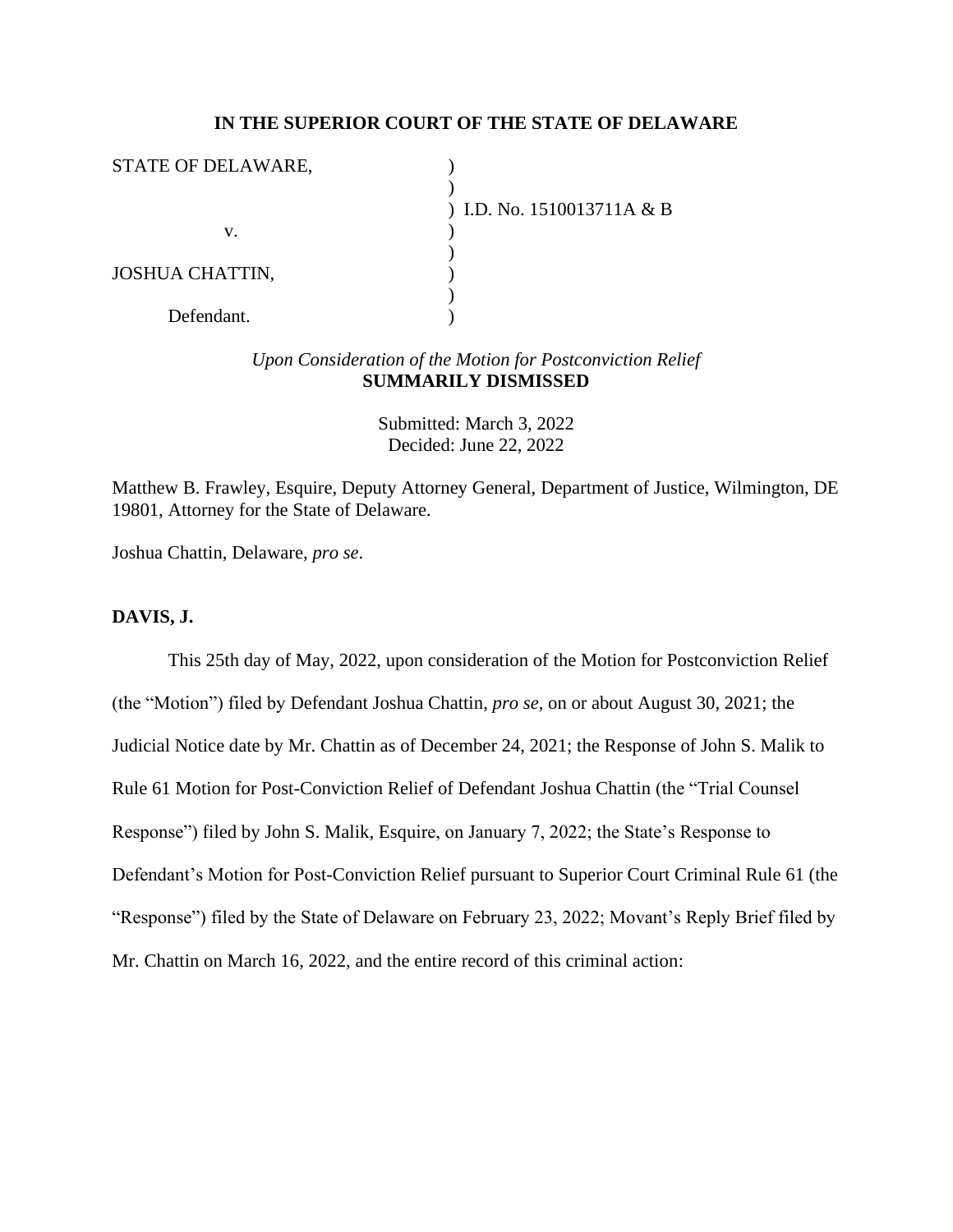#### **I. BACKGROUND**

On October 21, 2015, two probation officers responded to 2102 Melson Road, Apartment E54 in Wilmington, Delaware, the residence of Mr. Chattin.<sup>1</sup> The Court previously placed Mr. Chattin on Level 4 Home Confinement.<sup>2</sup> The probation officers were conducting a routine visit to ensure the residence was suitable for the confinement as well as to check the confinement equipment was properly installed.<sup>3</sup> When the probation officers arrived at Mr. Chattin's residence, the probation officers noticed a strong smell of marijuana.<sup>4</sup> The probation officers then sought and received a supervisor's permission to search the residence.<sup>5</sup> Upon entry, the probation officers found heroin, marijuana, and four firearms in the residence.<sup>6</sup> Subsequently, the grand jury indicted Mr. Chattin on drug dealing and firearm related offenses.<sup>7</sup> The Court set Mr. Chattin's trial to begin on September 27, 2016.<sup>8</sup>

On September 28, 2016, after the trial began, Mr. Chattin entered a guilty plea.<sup>9</sup> Specifically, Mr. Chattin pled guilty to the following offenses: (i) Drug Dealing in Heroin; (ii) Possession of a Deadly Weapon During the Commission of a Felony; (iii) Conspiracy Second Degree; and (iv) Possession of a Firearm by a Person Prohibited.<sup>10</sup> The Court accepted Mr. Chattin's guilty plea, finding the plea to be knowing, voluntary, and intelligent.<sup>11</sup> On December 2, 2016, the Court sentenced Mr. Chattin to fourteen years at Level 5 incarceration, which was

- <sup>1</sup> D.I. No. 38.
- 2 *Id.*
- 3 *Id.*
- 4 *Id.* 5 *Id.*
- 6 *Id.*
- 7 *Id.*
- <sup>8</sup> D.I. No. 1.
- <sup>9</sup> D.I. No. 51.
- $10$  D.I. No. 40.
- <sup>11</sup> *Id.*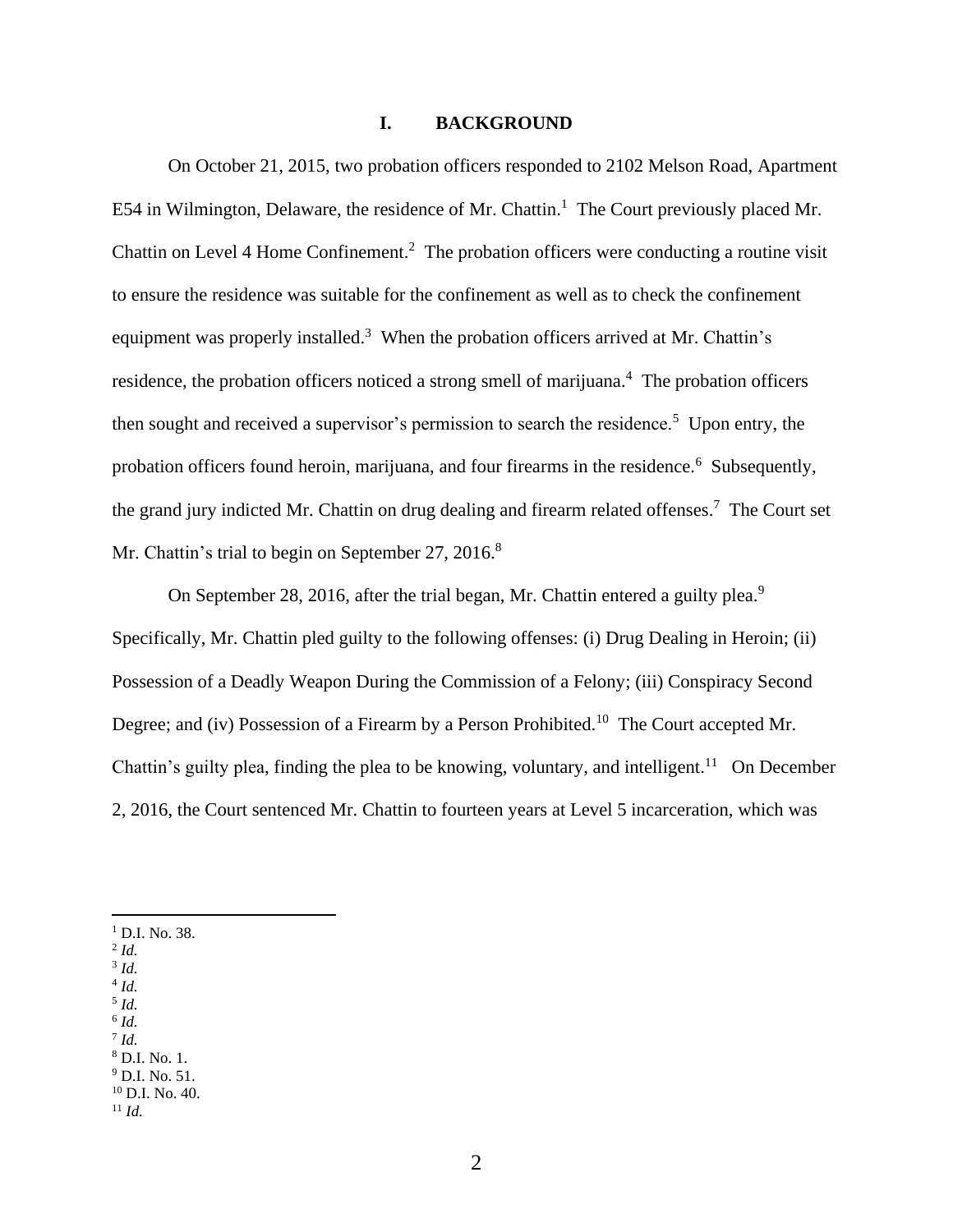consistent with the State's sentencing recommendation contained in the plea agreement.<sup>12</sup> Mr. Chattin did not pursue a direct appeal after sentencing. Therefore, Mr. Chattin's judgment of guilt became final on January 3, 2017.<sup>13</sup>

On June 26, 2017, the Board of Professional Responsibility filed a report with the Court recommending that Mr. Malik be reprimanded and placed on probation for two years.<sup>14</sup> The Petition for Discipline was filed by the Office of Disciplinary Counsel ("ODC") on February 1, 2017.<sup>15</sup> The Petition specifically alleged violations of Board Rules 1.5(f), 1.15(a), 1.15(d), 5.3, 8.4(c), and 8.4(d).<sup>16</sup> The Amended Answer by Mr. Malik admitted to the violations. As such, a hearing was held primarily for sanctions.<sup>17</sup>

At the time of the hearing, Mr. Malik was a member of the Delaware bar and had been a solo practitioner for over 30 years.<sup>18</sup> Mr. Malik was the attorney responsible for his firm's books and records.<sup>19</sup> In the months leading up to April 30, 2016, a compliance audit of Mr. Malik's books and records was conducted by the auditor for the Lawyer's Fund for Client Protection.<sup>20</sup> The audit determined that Mr. Malik failed to properly pay his tax obligations to the City of Wilmington.<sup>21</sup> The audit also found that Mr. Malik required Mr. Chattin to pay an advance fee, but Mr. Malik failed to provide Mr. Chattin with "a written statement that the fee is refundable if not earned and the basis upon which the fees shall be considered earned."<sup>22</sup> Failing to provide

- <sup>17</sup> *Id.*
- <sup>18</sup> *Id.*
- <sup>19</sup> *Id.*

<sup>21</sup> *Id.*

<sup>12</sup> D.I. No. 45 at Ex. B.

<sup>13</sup> *See* Del. Supreme Court Rule 6(a)(iii).

<sup>14</sup> *Matter of Malik*, 167 A.3d 1189, 1 (Del. 2017).

<sup>15</sup> *Id.* at 2.

<sup>16</sup> *Id.*

<sup>20</sup> *Id.*

<sup>22</sup> *Id.* at 3.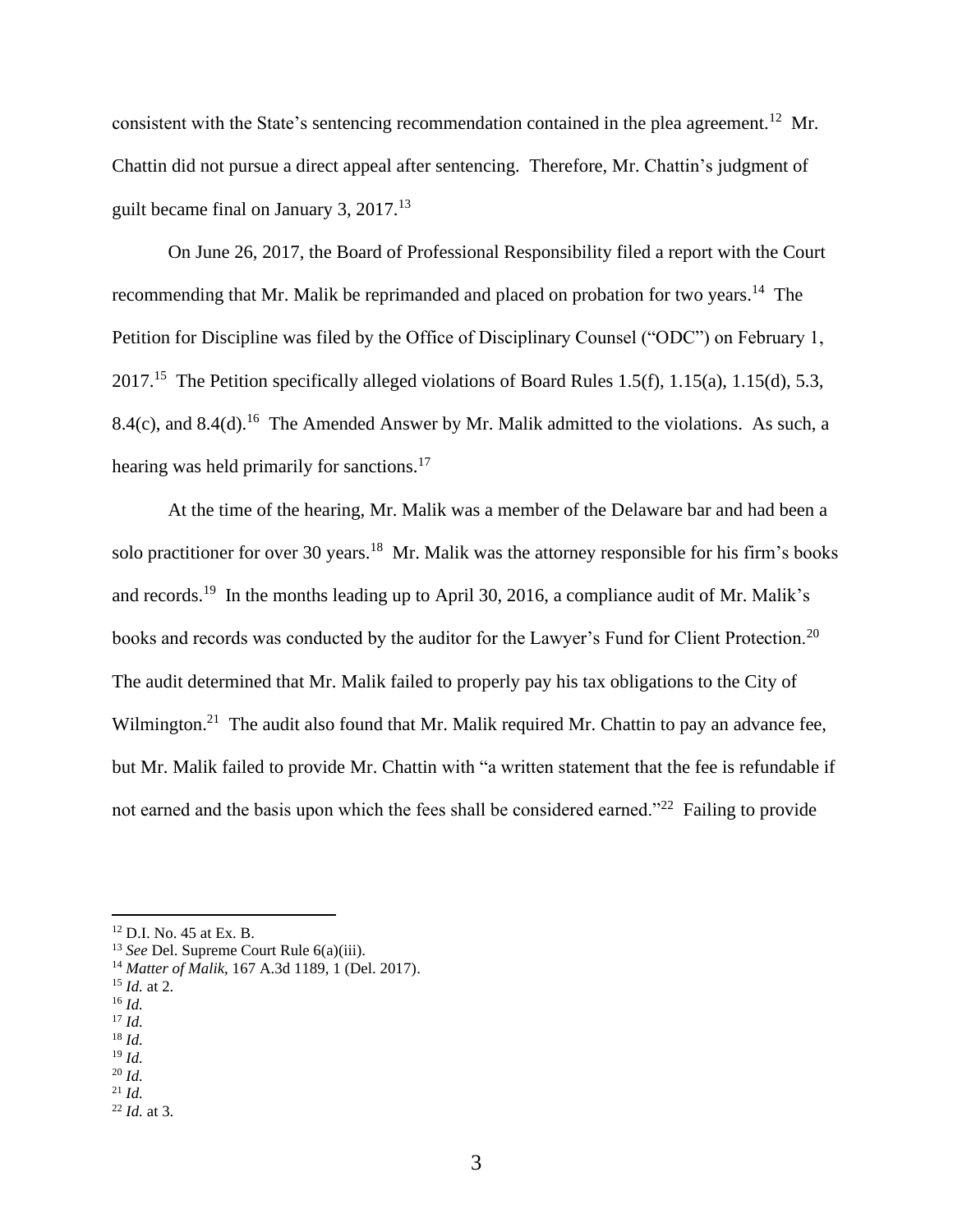this written statement was a violation of Rule  $1.5(f)$ .<sup>23</sup> ODC found Mr. Malik to be in violation of this rule with regards to Mr. Chattin and sanctioned Mr. Malik accordingly.<sup>24</sup>

#### **II. THE MOTION**

Mr. Chattin filed the Motion on August 27, 2021. The Motion alleges ineffective assistance of counsel.<sup>25</sup> Specifically, the Motion contends that: (i) Mr. Malik, Mr. Chattin's trial counsel, was ineffective for failing to maintain a signed fee agreement; and (ii) Mr. Malik was ineffective for failing to file a motion to suppress evidence.<sup>26</sup>

The State filed the Response on February 23, 2021, stating that Mr. Chattin's claim is procedurally barred because it was filed years after final judgement and that it holds no merit even if timely filed.<sup>27</sup> The Trial Counsel Response notes that ODC's sanctions did not relate to Mr. Malik's representation of Mr. Chattin at trial, observing that the sanction related to the absence of a signed retainer agreement and not trial conduct.<sup>28</sup> In addition, Mr. Malik contends that no valid grounds existed for filing a motion to suppress evidence.<sup>29</sup>

#### **III. LEGAL STANDARD**

Criminal Rule 61 governs motions for postconviction relief. Before addressing the substantive merits of any claim for postconviction relief, the Court must first determine whether a defendant has satisfied the procedural requirements of Criminal Rule  $61.^{30}$  If a procedural bar exists, then the Court will not consider the merits of the postconviction claim.<sup>31</sup>

- <sup>26</sup> *Id.*
- <sup>27</sup> D.I. No. 51.

<sup>23</sup> *Id.*

<sup>24</sup> *Id.* at 8.

 $^{25}$  D.I. No. 45.

 $28$  D.I. No. 49.

<sup>29</sup> Id.

<sup>30</sup> *See Younger v. State,* 580 A.2d 552, 554 (Del. 1990).

<sup>31</sup> *Id.*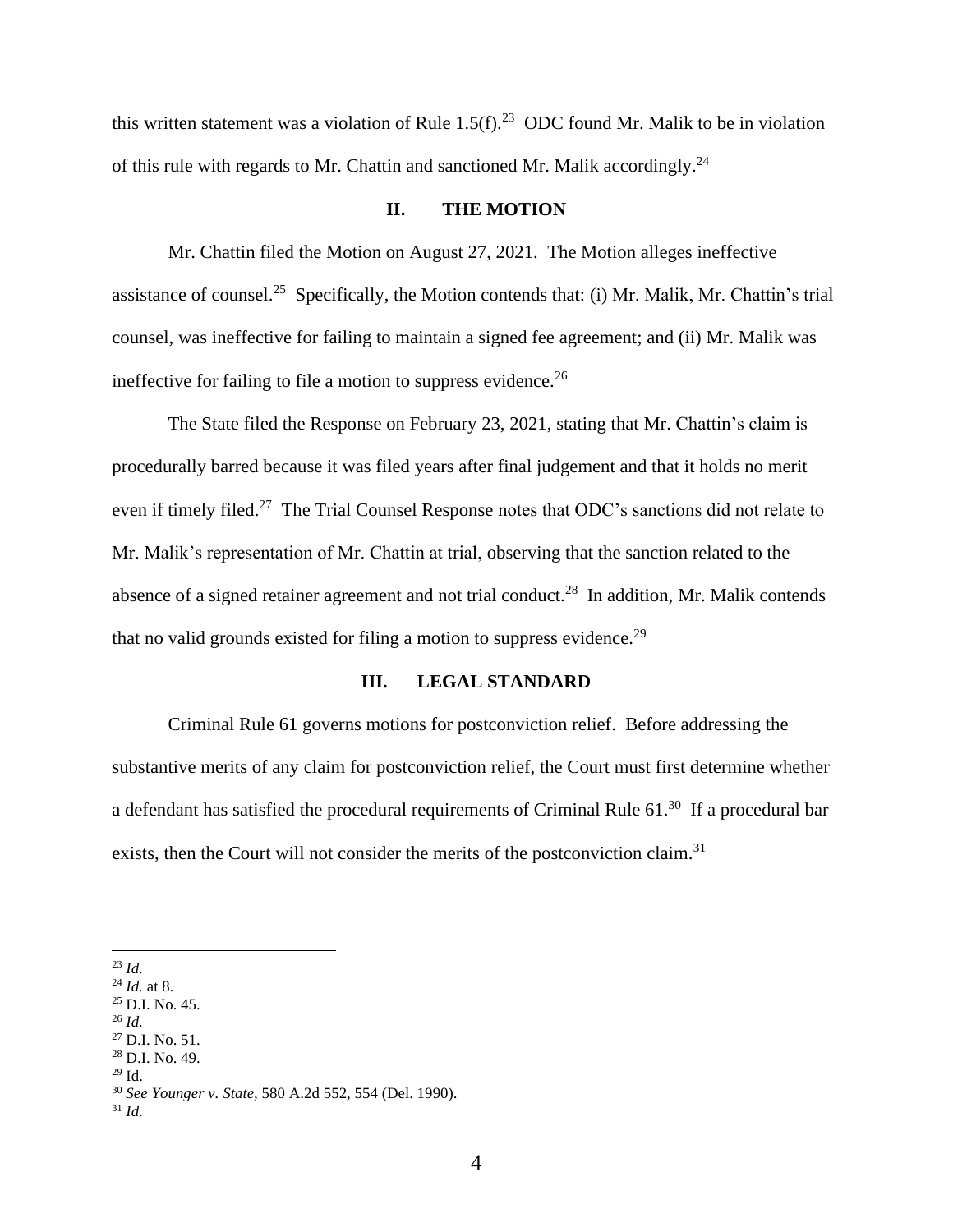Criminal Rule 61 establishes four procedural bars to postconviction relief.<sup>32</sup> Under Criminal Rule 61, a motion for postconviction relief can be barred for time limitations, repetitive motions, procedural defaults, and former adjudications.<sup>33</sup> Criminal Rule  $61(i)(1)$  provides that a motion for postconviction relief must be filed within one year of a final judgment of conviction or if it asserts a newly recognized, retroactively applied right more than one year after it was first recognized.<sup>34</sup> A second or subsequent motion is repetitive and therefore barred.<sup>35</sup> Criminal Rule  $61(i)(3)$  bars consideration of any claim not asserted in the proceedings leading up to the judgment of conviction unless the movant can show "cause for relief from the procedural default" and "prejudice from violation of movant's rights."<sup>36</sup> Criminal Rule  $61(i)(4)$  provides that "any ground for relief that was formerly adjudicated, whether in the proceedings leading to the judgment of conviction, in an appeal, in a postconviction proceeding, or in a federal habeas corpus proceeding, is thereafter barred. $37$ 

The procedural bars contained in Criminal Rule  $61(i)(1)-(4)$  may be rescinded only if there is a means by which to do so in the applicable subsection of Criminal Rule 61.<sup>38</sup> Absent such relief, Criminal Rule 61(i)(5) provides additional reprieve from the procedural bars described in Criminal Rule  $61(i)(1)-(4)$ .<sup>39</sup> Under Criminal Rule  $61(i)(5)$ , "[t]he bars to relief in paragraphs (1), (2), (3), and (4) of this subdivision shall not apply either to a claim that the court lacked jurisdiction or to a claim that satisfies the pleading requirements of subparagraphs (2)(i)

 $32$  Super. Ct. Crim. R.  $61(i)(1)-(4)$ .

<sup>33</sup> *Id.*

<sup>34</sup> Super. Ct. Crim. R. 61(i)(1).

<sup>35</sup> Super. Ct. Crim. R. 61(i)(2).

<sup>36</sup> Super. Ct. Crim. R. 61(i)(3).

<sup>37</sup> Super. Ct. Crim. R. 61(i)(4).

<sup>38</sup> *State v. MacDonald*, 2007 WL 1378332, \*4 (Del. Super. May 9, 2007).

<sup>39</sup> *Id.*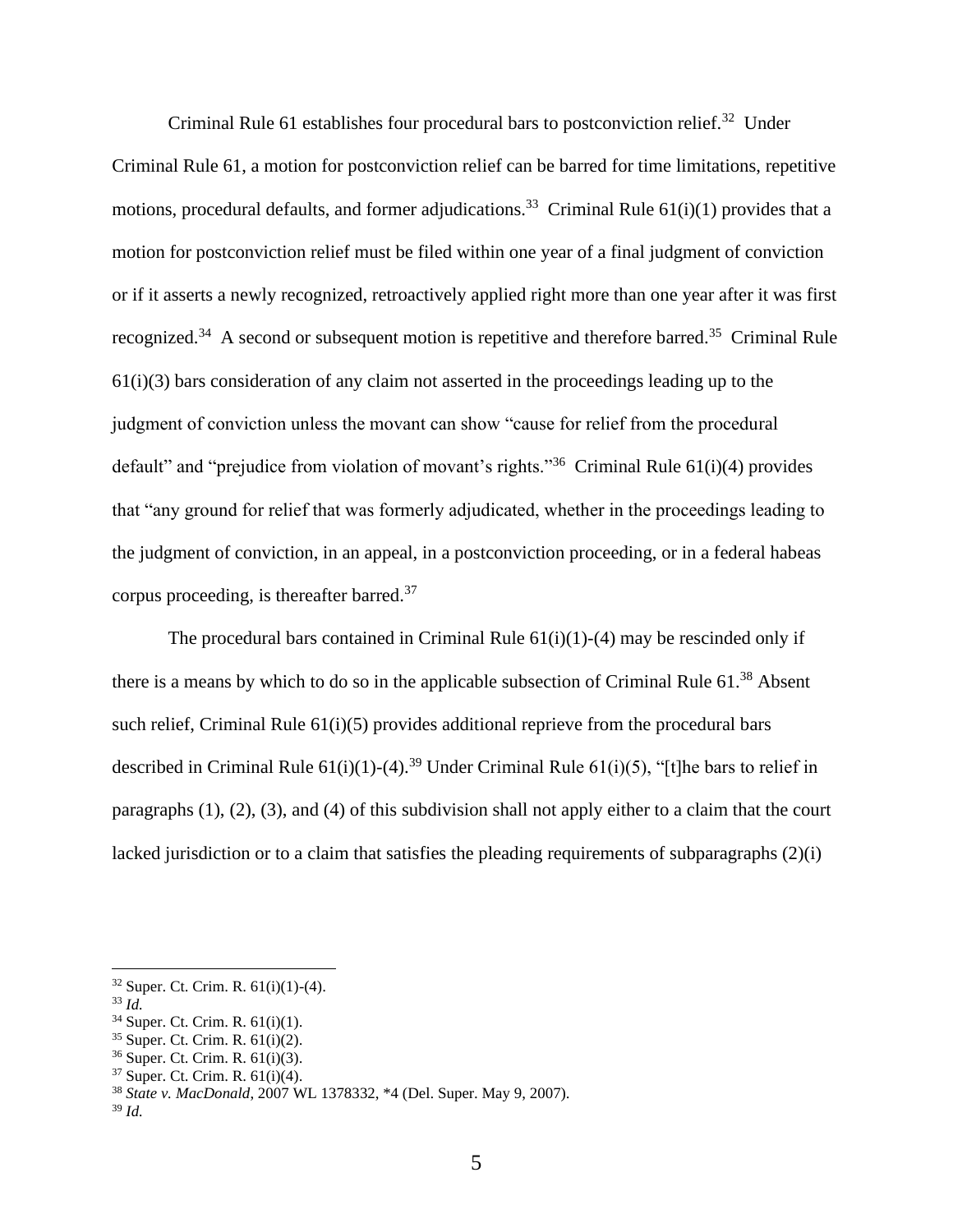or  $(2)(ii)$  of subdivision (d) of this rule."<sup>40</sup> The subparts in Criminal Rule 61(d)(2) require that a movant:

- (i) pleads with particularity that new evidence exists that creates a strong inference that the movant is actually innocent in fact of the acts underlying the charges of which he was convicted; or
- (ii) pleads with particularity a claim that a new rule of constitutional law, made retroactive to cases on collateral review by the United States Supreme Court or the Delaware Supreme Court, applies to the movant's case and renders the conviction or death sentence invalid.<sup>41</sup>

When alleging new evidence, a defendant must establish that the "(1) evidence is such as will probably change the result if a new trial is granted; (2) that it has been discovered since the trial and could not have been discovered before by the exercise of due diligence; and (3) that it is not merely cumulative or impeaching."<sup>42</sup>

### **IV. DISCUSSION**

Unless an exception applies, the Motion is time-barred under Criminal Rule  $61(i)(1)$ . Mr. Chattin filed the Motion on August 27, 2022.<sup>43</sup> The judgement of guilt in Mr. Chattin's criminal action became final on January 3, 2017, thirty days after sentencing with no appeal. Mr. Chattin asserted his claims of ineffective assistance of counsel more than four years after January 3, 2017. Any claims made after January 3, 2018, are time-barred pursuant to Criminal Rule  $61(i)(1)$ .

Mr. Chattin alleges new evidence exists and therefore the Motion is exempt from the procedural time-bar of Criminal Rule 61(i)(1). Specifically, Mr. Chattin contends Mr. Malik's failure to maintain a signed fee agreement and his failure to file a motion to suppress constitute

 $40$  Super. Ct. Crim. R.  $61(i)(5)$ .

<sup>&</sup>lt;sup>41</sup> Super. Ct. Crim. R.  $61(d)(2)$ .

<sup>42</sup> *Downes v. State*, 771 A.2d 289, 291 (Del. 2001).

<sup>43</sup> D.I. No. 45.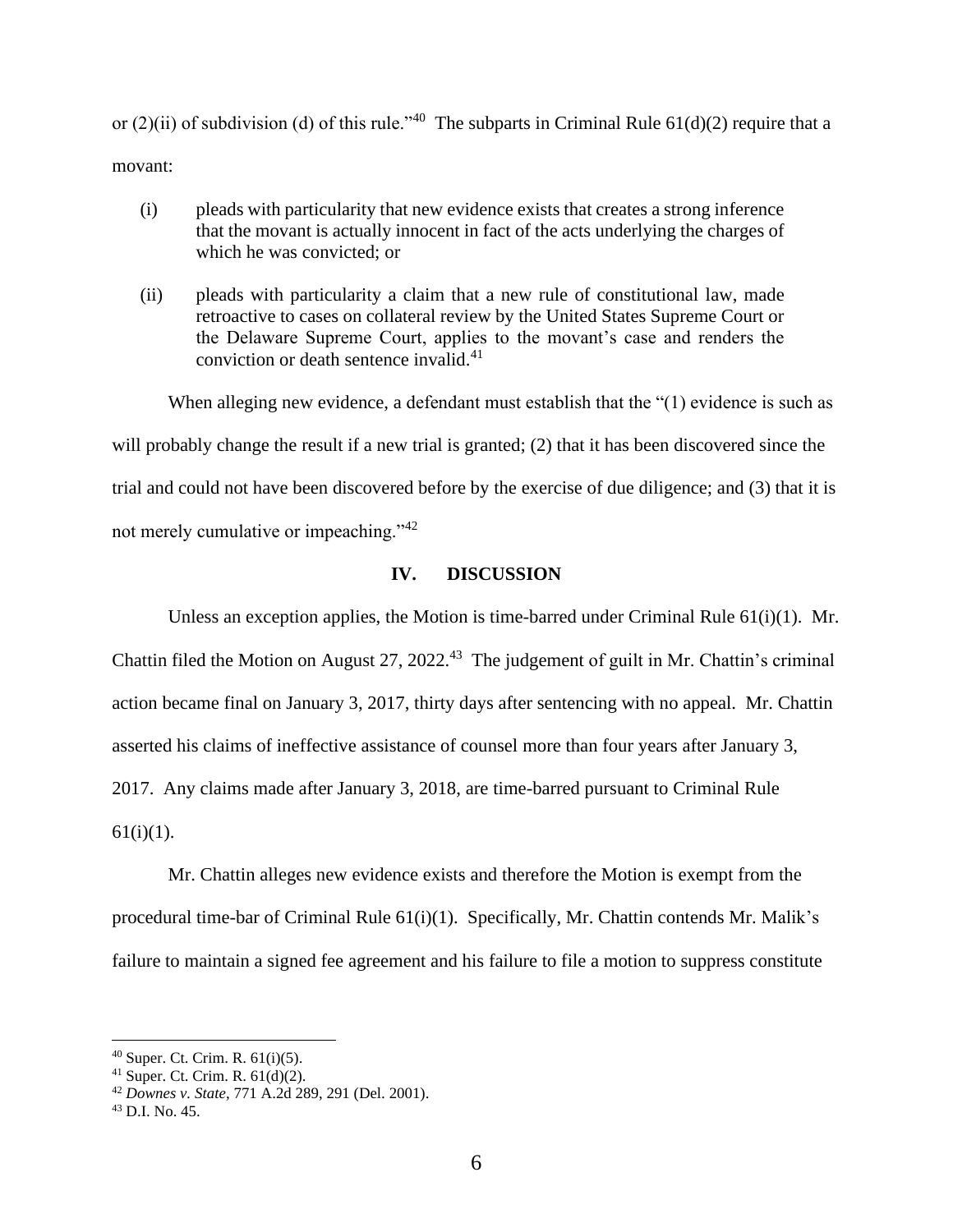as new evidence.<sup>44</sup> The Court finds that Mr. Chattin's ineffective assistance of counsel claims do not constitute the discovery of new evidence under Criminal Rule 61. Accordingly, the Motion is procedurally barred.

New evidence must be plead "with particularity that new evidence exists that creates a strong inference that the movant is actually innocent."<sup>45</sup> Here, neither claim is asserted with particularity but, rather, are made in conclusory fashion. Mr. Chattin does not present any evidence that if his claims were accepted, this would create a strong inference that he is innocent. The failure to file a motion to suppress claim does not constitute as new evidence that creates a strong inference of actual innocence but is a claim that should have been asserted in the first year after conviction. Further, Mr. Chattin argues that an unrelated sanction on Mr. Malik regarding a failure to provide a fee agreement constitutes new evidence.

Although Mr. Malik sanctions took place after January 3, 2012, the charges and sanctions are not relevant to Mr. Chattin's actual criminal action and conviction. Mr. Chattin is requesting a new trial due to alleged newly discovered evidence. Therefore, Mr. Chattin carries the burden of demonstrating how this new evidence is such that would probably change the result if the new trial were granted, the evidence could not have been discovered before by due diligence, and it is not merely cumulative or impeaching.<sup>46</sup> Nothing about Mr. Malik's interaction with ODC presents new evidence that would create a strong probability of a change in the outcome of Mr. Chattin's conviction.

<sup>44</sup> D.I. No. 45.

<sup>45</sup> Super. Ct. Crim. R. 61(d)(2).

<sup>46</sup> *Downes v. State*, 771 A.2d 289, 291 (Del. 2001).